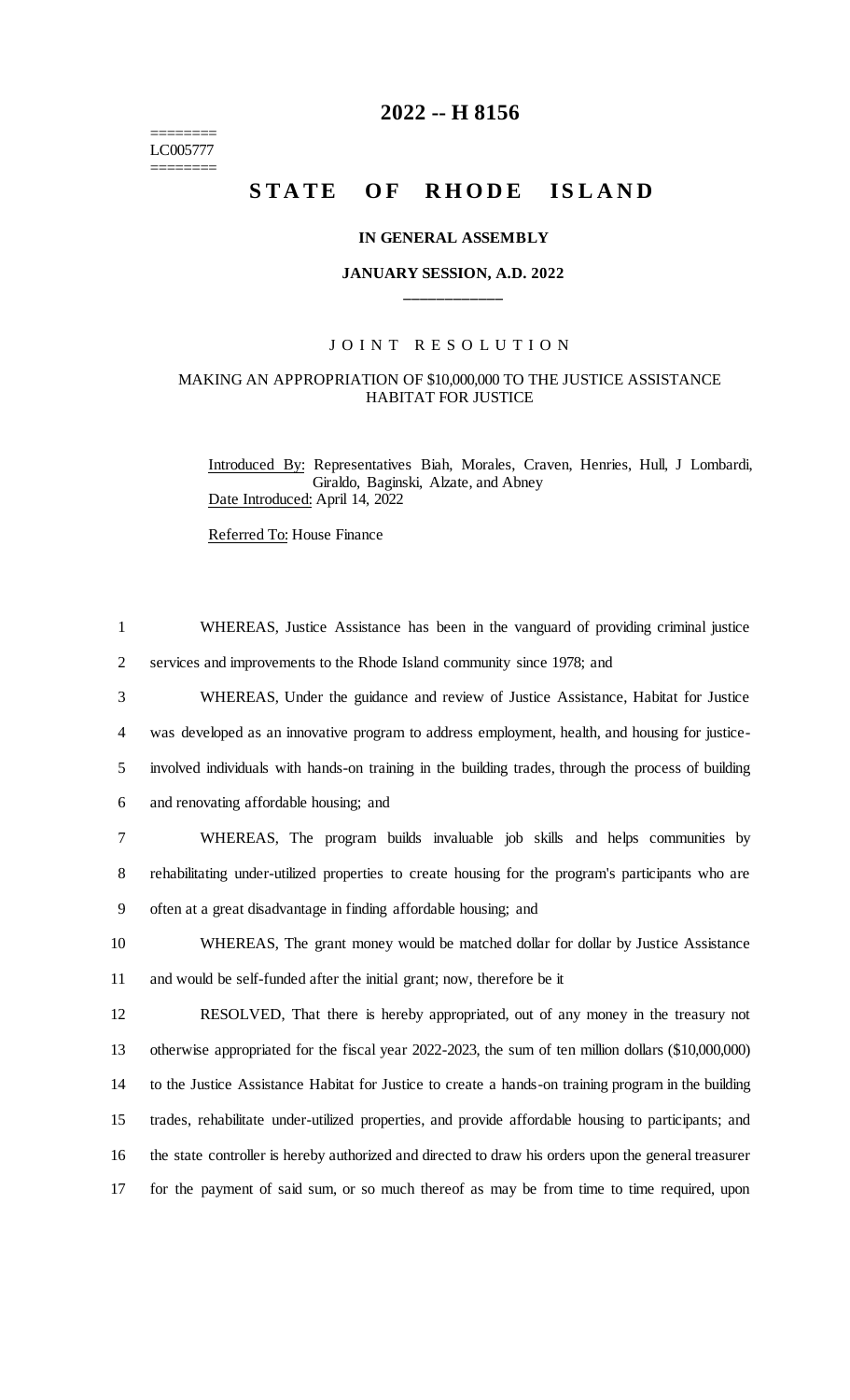1 receipt of properly authenticated vouchers.

======== LC005777 ========